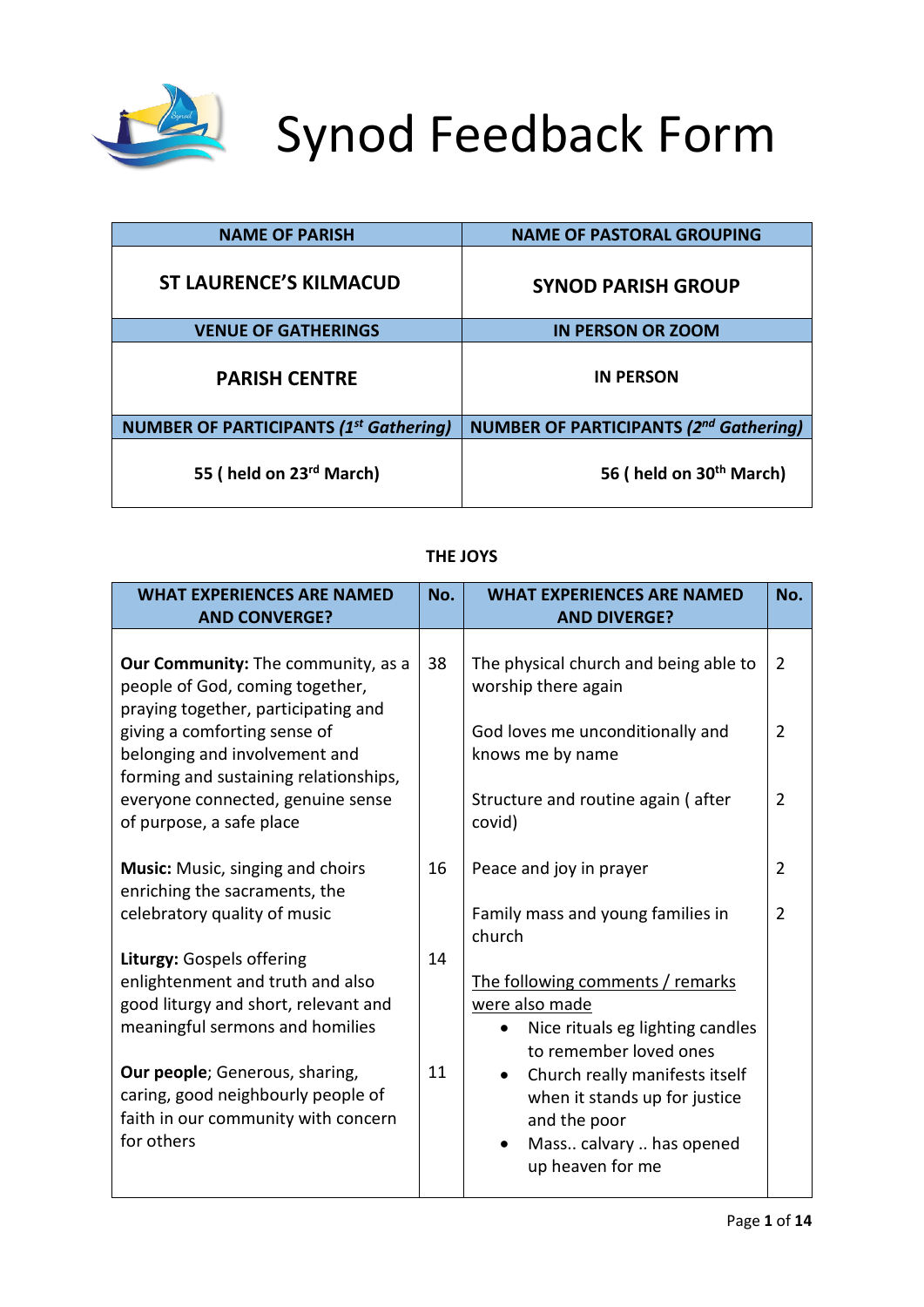| Our mass, the sacraments and the       | 7            | Celebrating special festivals<br>$\bullet$  |
|----------------------------------------|--------------|---------------------------------------------|
| eucharist                              |              | with family and friends,                    |
|                                        |              | Christmas, Easter etc                       |
| Own personal faith and belief in God,  | 5            | When people stand up for                    |
| in Jesus and in the resurrection       |              | faith                                       |
|                                        |              | Parents and grandparents                    |
|                                        |              | passing on faith                            |
| Pope Francis, his books and            | 3            | God's presence in everyday                  |
| encyclicals including on human         |              | life                                        |
| fraternity                             |              | Having a living spirit of belief            |
|                                        |              | His promise to be with me to                |
| The commitment and dedication of       | 3            | end of life                                 |
| our priests, staff and volunteers      |              | His guidance for life $-$ ethics /<br>٠     |
|                                        |              | commandments                                |
| Our open, welcoming and inclusive      | 3            | Faith giving meaning to life                |
| church and peaceful atmosphere         |              | People smiling more to each                 |
|                                        |              | other                                       |
| Use of technology and capacity to      | $\mathbf{3}$ | Regular communications,                     |
| adapt to streaming etc, using screens  |              | newsletter, " a few words                   |
| to get better engagement and           |              | from Fr Joe"                                |
| involvement                            |              | Religious orders helping                    |
|                                        |              | people in many ways                         |
| Simplicity and relevance of prayers    | 3            | Picture of St Joseph in the                 |
| our children use in school and how     |              | Church                                      |
| this relates to everyday life          |              | Faith of the older generations<br>$\bullet$ |
|                                        |              | Children and others not afraid              |
| Presence of god and my relationship    | 3            | of priests and teachers                     |
| with him and the joy of feeling and    |              | Opportunity for worship,                    |
| experiencing his love, forgiveness and |              | prayer and thanksgiving                     |
| compassion                             |              | Lack of a social class in the               |
|                                        |              | church                                      |
|                                        |              | The beauty of churches and                  |
|                                        |              | cathedrals                                  |
|                                        |              | The increase in laity                       |
|                                        |              | participation<br>Church services can be     |
|                                        |              | uplifting                                   |
|                                        |              | Church calendar follows the                 |
|                                        |              | highs and lows of life                      |
|                                        |              | Simple sacraments                           |
|                                        |              |                                             |
|                                        |              |                                             |
|                                        |              |                                             |
|                                        |              |                                             |
|                                        |              |                                             |
|                                        |              |                                             |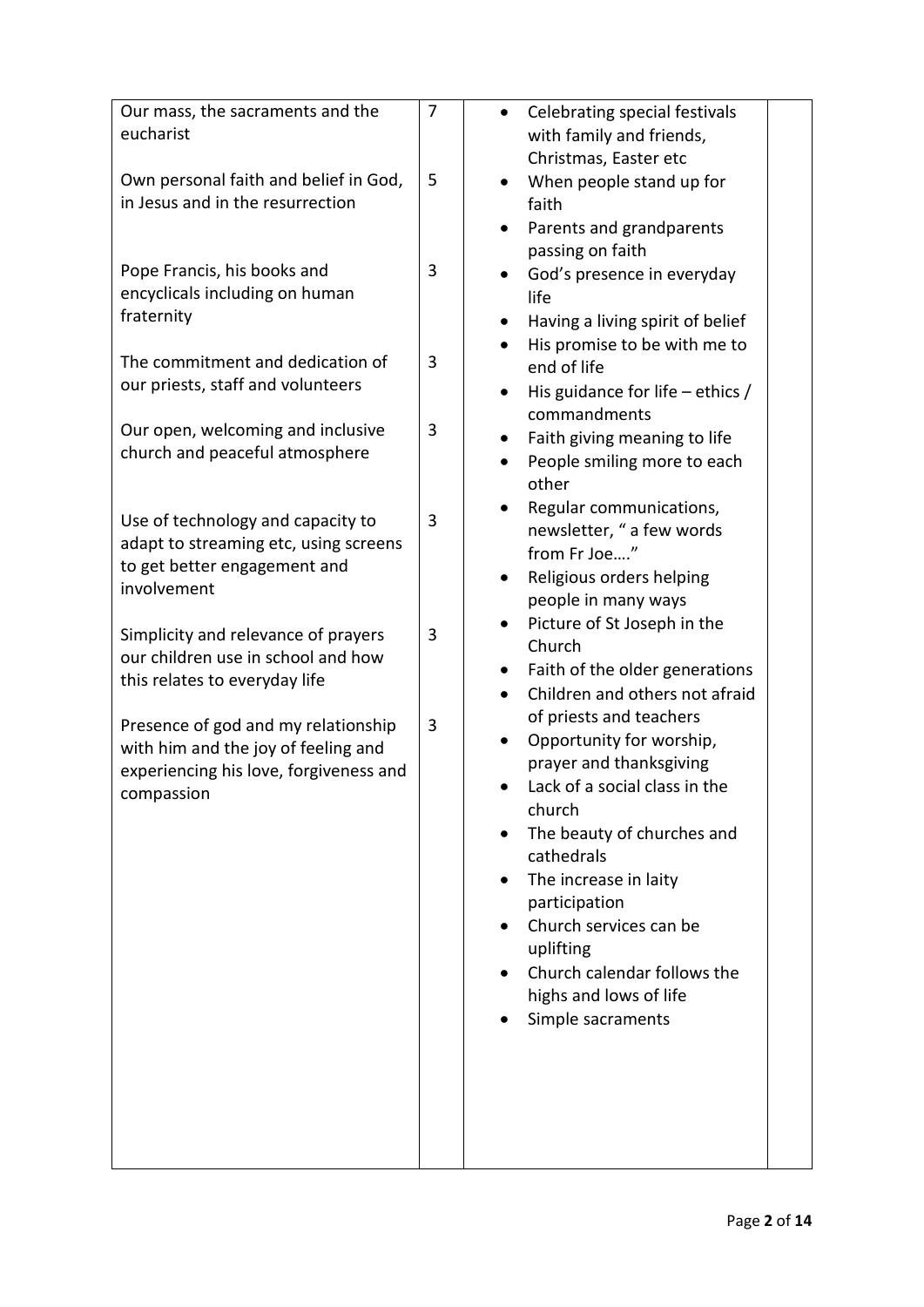| <b>WHAT EXPERIENCES ARE NAMED</b>                                                                                                                                                                                                                                                                                                                                                                                                                                                                                                                                                                                                              | No.      | <b>WHAT EXPERIENCES ARE NAMED</b>                                                                                                                                                                                                                                                                                                                                                                                                                                                                                                                                                                                                                    | No.                                                     |
|------------------------------------------------------------------------------------------------------------------------------------------------------------------------------------------------------------------------------------------------------------------------------------------------------------------------------------------------------------------------------------------------------------------------------------------------------------------------------------------------------------------------------------------------------------------------------------------------------------------------------------------------|----------|------------------------------------------------------------------------------------------------------------------------------------------------------------------------------------------------------------------------------------------------------------------------------------------------------------------------------------------------------------------------------------------------------------------------------------------------------------------------------------------------------------------------------------------------------------------------------------------------------------------------------------------------------|---------------------------------------------------------|
| <b>AND CONVERGE?</b>                                                                                                                                                                                                                                                                                                                                                                                                                                                                                                                                                                                                                           |          | <b>AND DIVERGE?</b>                                                                                                                                                                                                                                                                                                                                                                                                                                                                                                                                                                                                                                  |                                                         |
| Role of Women; Lack of female<br>leadership roles, involvement of<br>women and status of women not<br>officially recognised in church but<br>contributing a lot and can do more,<br>no or limited involvement in decision-<br>making, no female priests<br>Handling of Abuse cases; Church<br>handling of abuse cases, cover up and<br>legacy of shame resulting in priests<br>being less visible and impactful                                                                                                                                                                                                                                | 19<br>15 | Lack of clear, simple teaching of God,<br>lack of a newssheet for us on all the<br>beautiful and key elements of our<br>faith<br>Covid legacy - fear to stop, socialise,<br>engage,<br>Lack of follow up to sacraments by<br>families and sacraments seen as the<br>"exit" from church by some<br>Weak, poor leadership, not                                                                                                                                                                                                                                                                                                                         | $\overline{2}$<br>$\overline{2}$<br>$\overline{2}$<br>2 |
| Lack of love, compassion and<br>inclusiveness: In a compassionate and<br>loving church, lack of welcome for<br>and exclusion of people in a range of<br>circumstances, new relationships,<br>same sex unions, personal and<br>relationship issues, LGBTQ+,<br>marginalised etc inequality and<br>inequity existing, people excluded<br>from sacrament falling short of a<br>loving and compassionate church that<br>reaches out<br>Younger generations: Absence of<br>and/or incapacity or capability to<br>attract and involve younger<br>generations and young people, lost<br>generations and as a result empty<br>churches except for OAPs | 16<br>13 | addressing the challenges<br>Absence of focus on Jesus / no real<br>relationship with Jesus<br>The following comments / remarks<br>were also made<br>Recognise that all the<br>baptised are church and can<br>lead in future  not just a<br>hierarchical model<br>No or limited attempt or<br>٠<br>effort to regain those who still<br>have an affinity<br>Belief in the church but not in<br>structure<br>Priests should be allowed to<br>marry<br>Lack of involvement in social<br>justice issues<br>Society moving on and church<br>$\bullet$<br>being left behind<br>Priests overworked and don't<br>have the energy to lead and<br>sustain this | $\overline{2}$                                          |

## **THE SORROWS**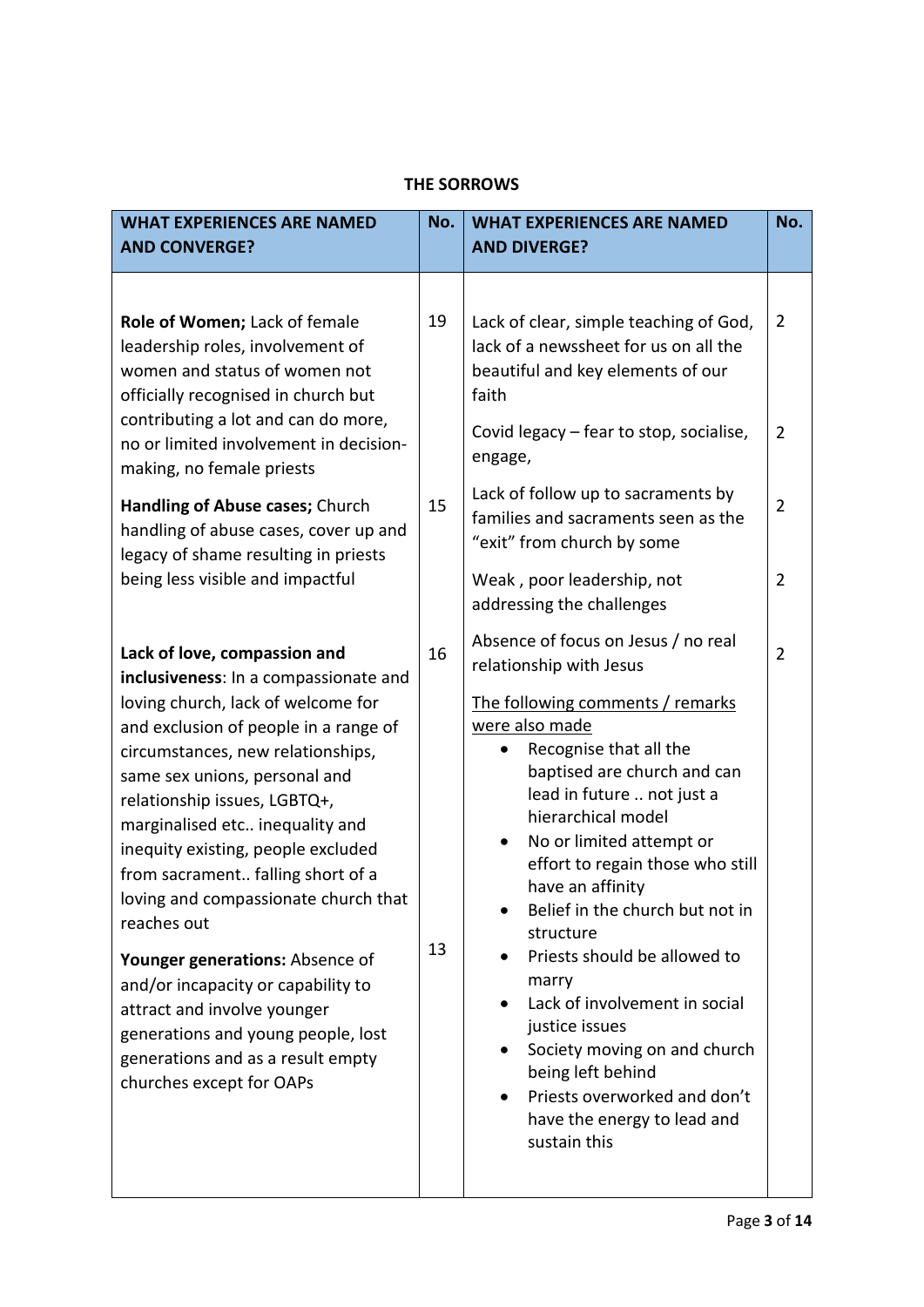| Lack of training / support / formation | 6 | Levels of irreverence in                               |
|----------------------------------------|---|--------------------------------------------------------|
| for catechists, lay people, parents,   |   | church, maybe due to lack of                           |
| priests                                |   | awareness or understanding                             |
|                                        |   | Church failing to serve people                         |
| Mass not attractive or celebratory,    |   | of God                                                 |
| lack of joy in liturgy and falling     | 5 | Injustices in church at central                        |
| attendances and age profile not        |   | and parish level including in                          |
| representative of community            |   | working conditions of staff                            |
|                                        |   | Adverse media attacks on                               |
|                                        | 5 | church                                                 |
| Slow pace of change                    |   | Division among Christians                              |
|                                        |   | Young people and their faith -                         |
|                                        |   | not meeting them where they                            |
| Too Hierarchical. Male dominated and   |   | are                                                    |
| excessive central control, legalistic  | 5 | Churches are dark, need to<br>$\bullet$<br>be brighter |
| and unattractive, overemphasis on      |   | Discrimination against other                           |
| law                                    |   | faiths                                                 |
| Lack of Input and involvement of lay   |   | Young people not coming                                |
| people at all levels                   | 5 | themselves to a belief in God                          |
|                                        |   | More interactive masses and                            |
|                                        |   | age appropriate eg young                               |
|                                        |   | people                                                 |
|                                        |   | Young people not getting                               |
|                                        |   | guidance after sinning                                 |
|                                        |   | Vatican 2 opportunity lost                             |
|                                        |   | Faith v religion                                       |
|                                        |   | Explain teaching more clearly                          |
|                                        |   | and with more relevant<br>stories                      |
|                                        |   | Can we allow divorced to get                           |
|                                        |   | married in church                                      |
|                                        |   | Sacramentalised but not                                |
|                                        |   | evangelised                                            |
|                                        |   | Need to listen before it is too                        |
|                                        |   | late                                                   |
|                                        |   | Maybe a trimmed down                                   |
|                                        |   | church would be appreciated                            |
|                                        |   | more                                                   |
|                                        |   | Lack of communications and                             |
|                                        |   | no mechanism to have views                             |
|                                        |   | heard and responded to by                              |
|                                        |   | church leaders                                         |
|                                        |   | Infallibility - leading to close                       |
|                                        |   | down of discussions                                    |
|                                        |   | Unprecedented decline in                               |
|                                        |   | vocations                                              |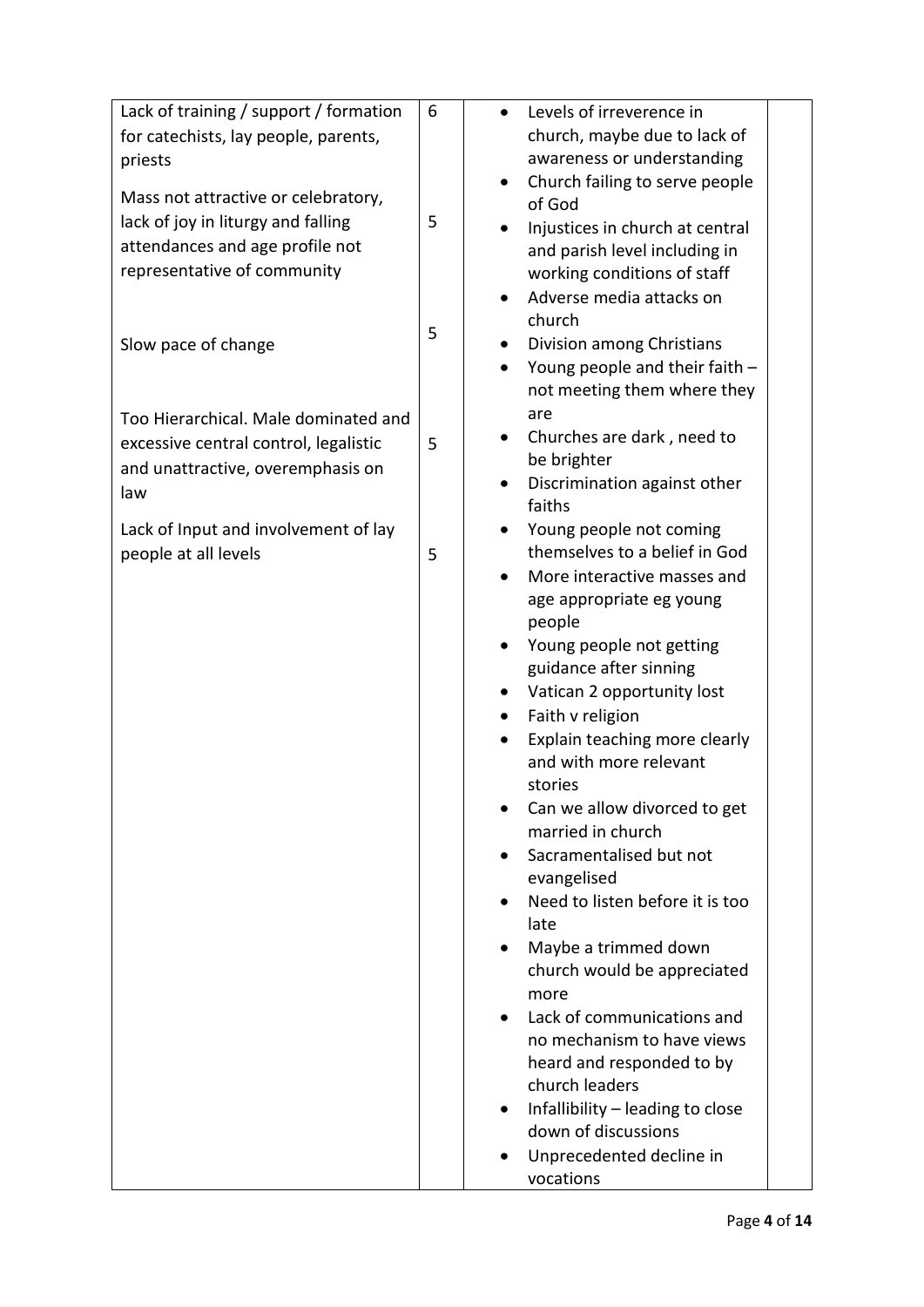| New hymns                                 |
|-------------------------------------------|
| That we are here in this                  |
| position after 1500 years                 |
| hope " obey, pay and pray"                |
| attitude is gone                          |
| Suggestions not listened to<br>$\bullet$  |
| and no real dialogue                      |
| Sunday mass attendance not<br>$\bullet$   |
| valued and only attend if                 |
| anniversary mass etc                      |
| That the message of Jesus as<br>$\bullet$ |
| presented by our Church is                |
| not attracting young people               |
| Lack of a sense of sin in life            |
| Living in an age of relativism            |
| and existentialism                        |
| Church should be a teaching               |
| church, so why not                        |
| Misogyny and Homophobia<br>$\bullet$      |
| General apathy at this time<br>$\bullet$  |
| Don't believe teaching faith              |
| should be left to our schools             |
| Transparency on use of                    |
| monies to charities                       |

# **THE HOPES**

| <b>WHAT EXPERIENCES ARE NAMED</b>       | No. | <b>WHAT EXPERIENCES ARE NAMED</b>         | No.            |
|-----------------------------------------|-----|-------------------------------------------|----------------|
| <b>AND CONVERGE?</b>                    |     | <b>AND DIVERGE?</b>                       |                |
| Pope Francis: Francis is Hope. Our      | 11  | Past Failings: The truth will set us      | $\overline{2}$ |
| present Pope is a beacon of hope for    |     | free. Face the failings is essential.     |                |
| young people. The way Pope Francis      |     | Include imperfections. We had to          |                |
| promotes a different way. Pope          |     | forgive as a church the serious           |                |
| Francis's humility, reaching out to the |     | damage done by a few.                     |                |
| poor and forgotten people trying to     |     |                                           |                |
| bring all into the church. I find great |     | <b>Questioning Voices: Marie Collins,</b> | 2              |
| hope with the courage and leadership    |     | Mary McAleese; Questioning is             |                |
| of Pope Francis. Hope that the          |     | positive, cleansing is healthy.           |                |
| changes recently approved by Pope       |     |                                           |                |
| Francis will be implemented without     |     | Archbishop Dermot Farrell                 | $\overline{2}$ |
| delay by local dioceses, so that any    |     |                                           |                |
| member of the faithful can preside      |     | <b>Domestic Church:</b> Groups forming    | $\overline{2}$ |
| over senior local church positions to   |     | and meeting as domestic church.           |                |
| invigorate the faith of local           |     | Domestic Church offering spirituality     |                |
| congregations.                          |     | and nourishment.                          |                |
|                                         |     |                                           |                |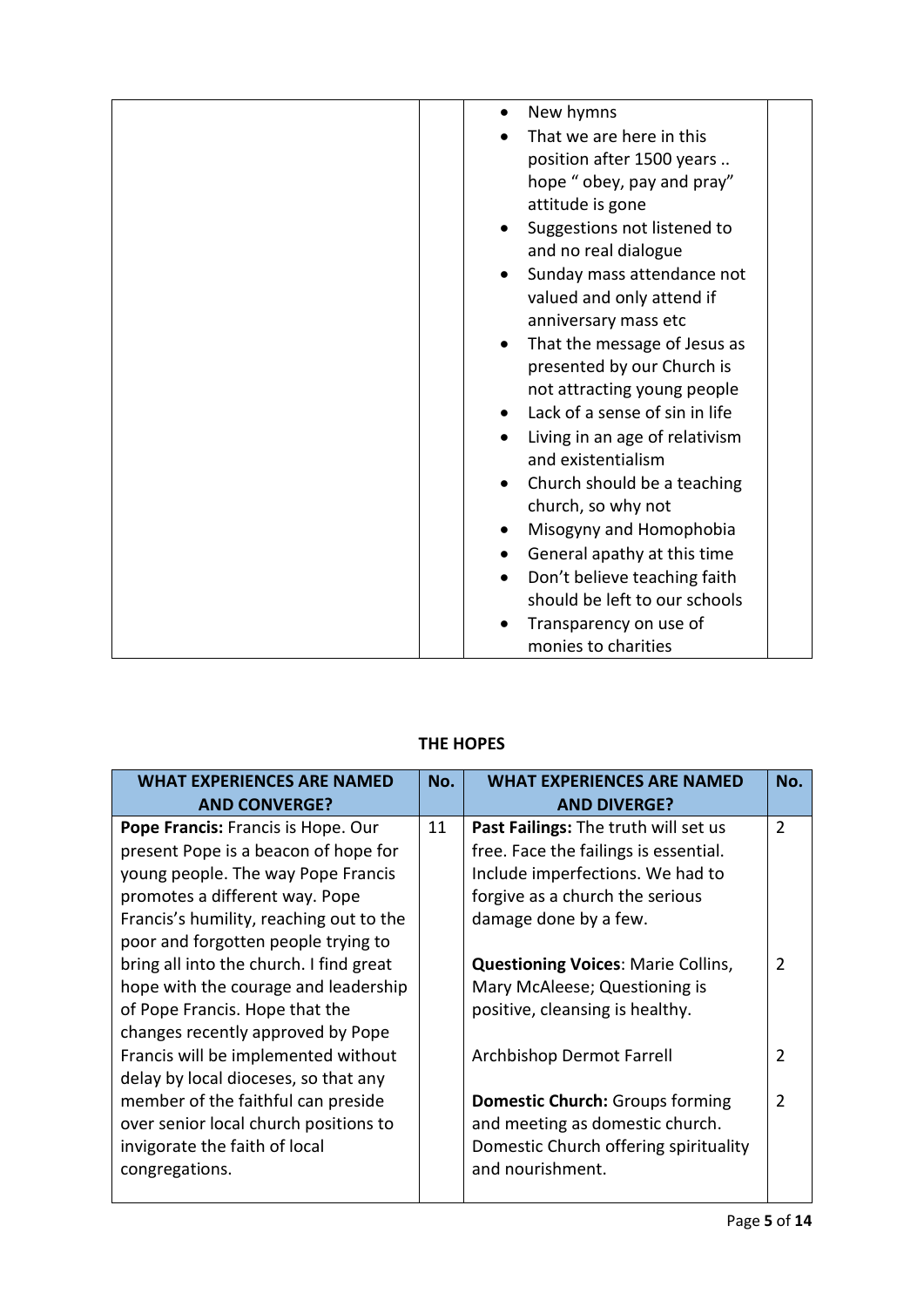| The Holy Spirit: The Holy Spirit was<br>given to guide us and bring us to fulfil<br>the Church. Faith in the Holy Spirit.<br>The Holy Spirit working in us, in the                                                                                                                                                                                                                                 | 6 | Lay participation: Great hope for<br>more lay participation in Church.<br>Volunteers active work at local level<br>in parishes.                                                                                                                                                                                                                                           | $\overline{2}$ |
|----------------------------------------------------------------------------------------------------------------------------------------------------------------------------------------------------------------------------------------------------------------------------------------------------------------------------------------------------------------------------------------------------|---|---------------------------------------------------------------------------------------------------------------------------------------------------------------------------------------------------------------------------------------------------------------------------------------------------------------------------------------------------------------------------|----------------|
| people rejuvenating the Church.<br>The Synodal Process: Processes like<br>the Synod give me hope that this<br>synodal path meeting will be<br>constructive in generating solutions to<br>address all the challenges facing the<br>church in the 21 <sup>st</sup> century. The Synod.<br>Ready to LISTEN and HEAR and<br>RESPOND in a POSITIVE way to what<br>we are looking for - MEANING. This is | 8 | The following comments / remarks<br>were also made<br>Too many rules impinge on<br>people's lives. Marriage -<br>church should simply teach<br>fidelity of partners for life as<br>along as partners adhere to<br>concept of fidelity for life.<br>Church should not interfere in<br>matters of sexual relations                                                          |                |
| listening to the voice of the people.<br>Young people: The YouthYoung<br>People will find a way. The Young<br>People Today - more compassionate<br>and questioning. Young people are<br>reacting to the scandals and<br>hypocrisy.                                                                                                                                                                 | 9 | save to teach that nothing<br>should be done without<br>consent of partner. Humanae<br>Vitae should be repealed, to<br>the intent that contraception<br>and planning of family is<br>solely a matter for the<br>Partners and Church should<br>not interfere.                                                                                                              |                |
| <b>Community of Faith.</b> The experience<br>of meeting very good people who are<br>church people gives me hope. Faith of<br>others gives Hope. The passing of<br>faith from generation to generation.<br>Elders have a lot to pass on. The<br>witness of the elderly parishioners to<br>their faith.                                                                                              | 7 | In a multicultural society, the<br>$\bullet$<br>Church must be free to spread<br>its message without the need<br>to depend on secular<br>authority<br>The great openness within<br>Church leadership to learning<br>from the errors and<br>wrongdoing of the past and to                                                                                                  |                |
| Longevity of the Church: The church<br>has survived for over 2000 years<br>despite disasters, corruption and<br>hopefully will learn from its mistakes.<br>Continuation of Church. God hasn't<br>changed and the Church is still around<br>(going) so that gives me hope. Great<br>traditions and teachings. There<br>remains solid foundations on which<br>we can build.                          | 5 | moving humbly forward<br>towards a new dawn.<br>First Communion / Religious<br>$\bullet$<br>instruction taken into<br>community away from schools<br>as with Protestant churches.<br>Young shoots appearing<br>٠<br>Approachable priests who<br>meet you as equal.<br>The Taskforce<br>Vatican II<br>$\bullet$<br>Clustering Parishes / Sharing<br>$\bullet$<br>Resources |                |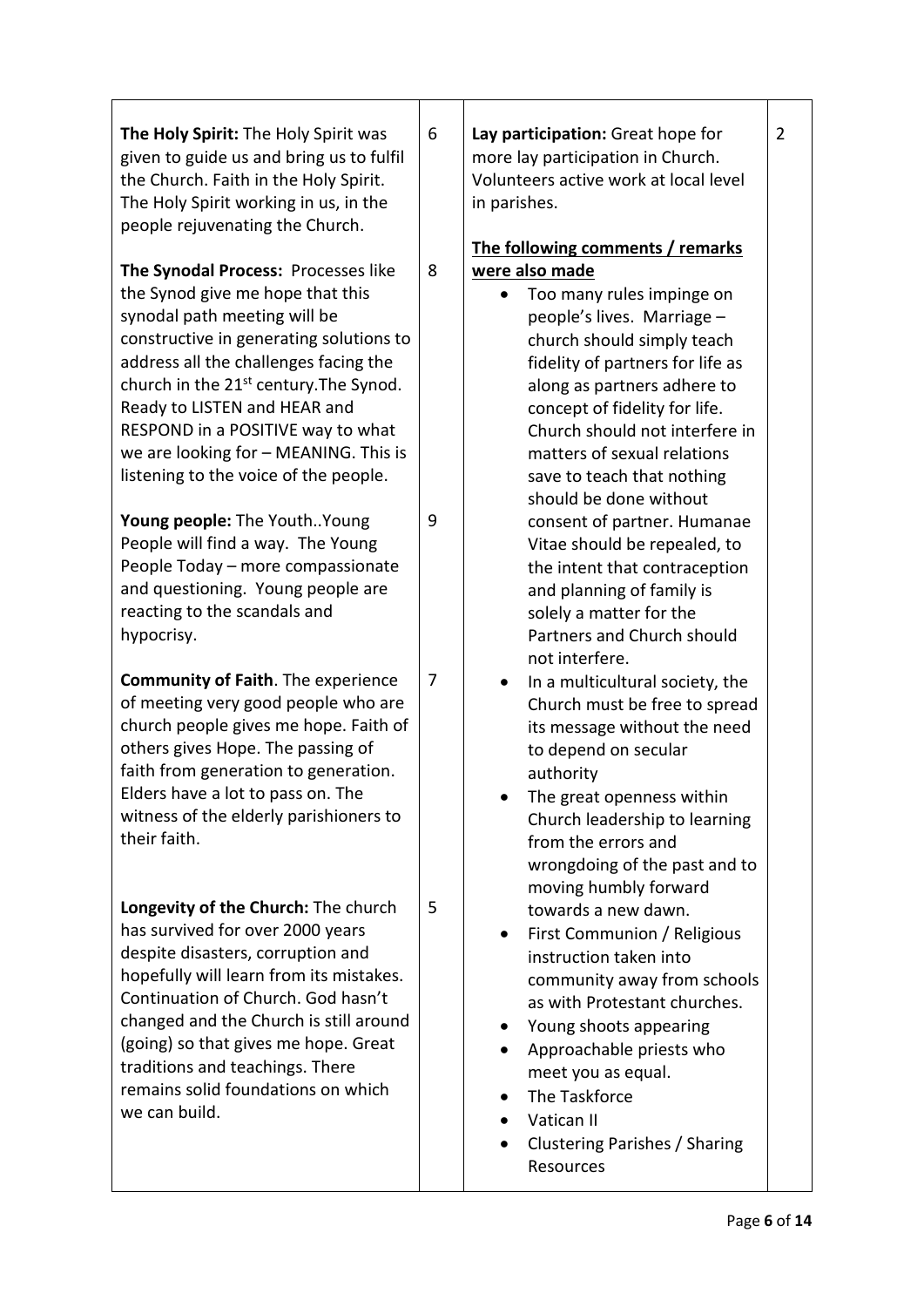| <b>Charity: Response to war in Ukraine</b><br>as an example. The generosity of Irish<br>people towards others - Christian in<br>spirit even if not regular attendees at<br>church services. In spite of all its<br>hardships, the church continues to<br>help the faithful. There is concern for<br>and awareness of people in need.                                                                                                                                                                                                                                                                                           | 5 | The peace I get sometimes<br>that I cannot find anywhere<br>$else - so that is hope.$<br>I hope that the Lord will come<br>into people's hearts. That<br>there will always be religion in<br>everyone's heart. |  |
|--------------------------------------------------------------------------------------------------------------------------------------------------------------------------------------------------------------------------------------------------------------------------------------------------------------------------------------------------------------------------------------------------------------------------------------------------------------------------------------------------------------------------------------------------------------------------------------------------------------------------------|---|----------------------------------------------------------------------------------------------------------------------------------------------------------------------------------------------------------------|--|
| Hope is hard to find. The Church has<br>a long way to go before we are back<br>to where it was as we knew it. Then<br>we come to Hope. I find it hard to<br>have hope but believe that the church<br>will find a way forward as it has in the<br>past. Very difficult to have hope -<br>Hope for change that must come.<br>Hope is hard to find. I have hope<br>when I think of the early church. If we<br>return to the message of LOVE we can<br>have hope for the future                                                                                                                                                    | 5 |                                                                                                                                                                                                                |  |
| Inclusiveness. Today our churches are<br>less judgemental and accept people of<br>all persuasions and none. A more<br>welcoming, compassionate and<br>inclusive church. Our moves towards<br>being a more inclusive and welcoming<br>church give me hope. The new<br>church will be more compassionate<br>and welcoming. The church needs to<br>be more accepting of difference and<br>humanity. Hope that our Catholic<br>Church becomes inclusive of all<br>people with a special welcome for all<br>marginalised groups (women, married<br>men, divorced, remarried, LGBT,<br>Transgender and non-practicing<br>Catholics). | 5 |                                                                                                                                                                                                                |  |
| Covid19 Response: Reaching out to<br>other denominations and coming<br>together when troubles arise. Prompt<br>action when faced with the Covid<br>challenge. Streaming and how quickly<br>the church adapted to the use of<br>multimedia during Covid19 gives me                                                                                                                                                                                                                                                                                                                                                              | 5 |                                                                                                                                                                                                                |  |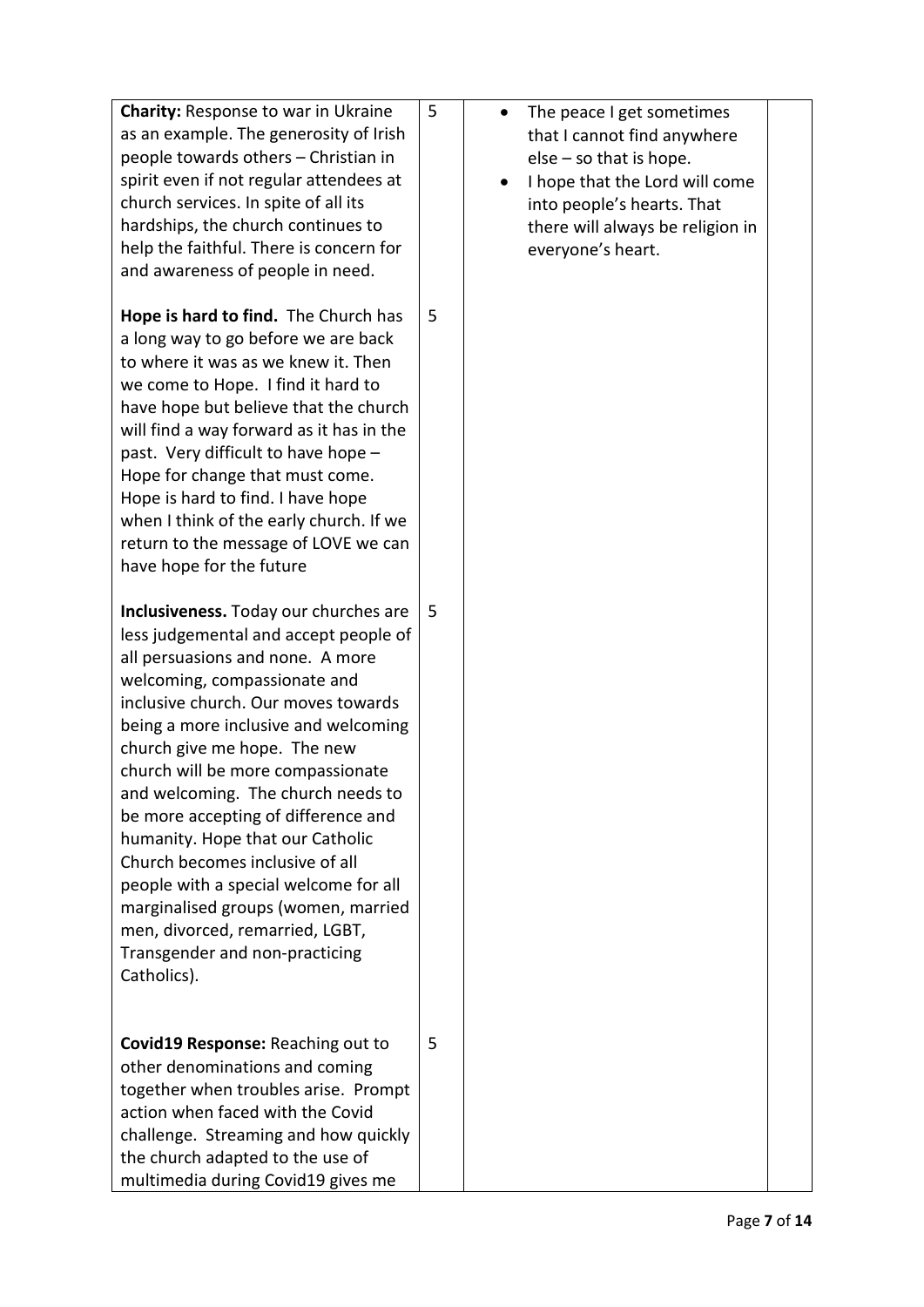| hope. Multidenominational services<br>and masses during lockdown. The use<br>of digital technologies to broaden the<br>reach of the church.                                                                                                                                                                        |   |  |
|--------------------------------------------------------------------------------------------------------------------------------------------------------------------------------------------------------------------------------------------------------------------------------------------------------------------|---|--|
| <b>Faith:</b> The greatest source of hope is<br>salvation through our faith in Jesus, in<br>knowing that God loves us and his<br>Divine Mercy is available to<br>everybody. Realising that we / I am<br>loved by God. I believe that God is<br>always with us, but very little signs<br>that the clergy know that. | 4 |  |
| Eucharist: Even at low moment,<br>Eucharist is central to my life. I have<br>hope because I believe Jesus is<br>present Body, Blood, Soul and Divinity<br>in the Sacrament. Eucharist and<br>prayers.                                                                                                              | 4 |  |
| <b>Gospels &amp; Scripture: Essential</b><br>message of gospel and scriptures give<br>me hope. The Church and its<br>scriptures is full of care and<br>compassion which traits are essential<br>to encourage young people back into<br>church.                                                                     | 3 |  |
|                                                                                                                                                                                                                                                                                                                    |   |  |
| <b>Sacramental Preparation: Parents</b><br>continuing to avail of sacraments for<br>their children. Seeing young people<br>receiving sacraments (First<br>Communion, Confirmation). Hope lies<br>in the fact that children are being<br>baptised. Communions and<br>confirmation give me hope.                     | 3 |  |
|                                                                                                                                                                                                                                                                                                                    |   |  |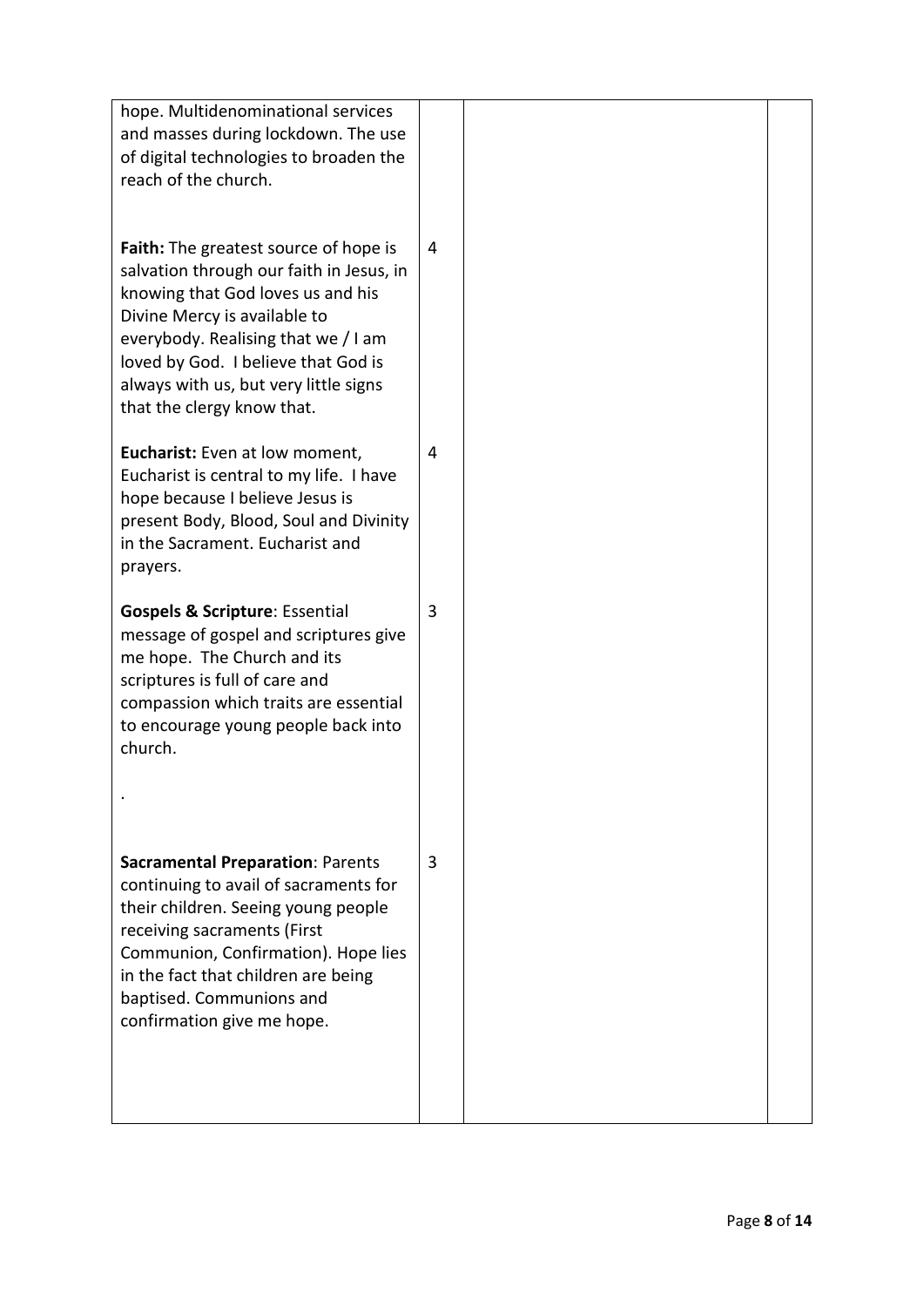| <b>WHAT EXPERIENCES ARE NAMED</b>                                                                                                                                                                                                                                                                                                                                                                                                                | No. | <b>WHAT EXPERIENCES ARE NAMED</b>                                                                                                                                                                                                                                                                                 | No.                      |
|--------------------------------------------------------------------------------------------------------------------------------------------------------------------------------------------------------------------------------------------------------------------------------------------------------------------------------------------------------------------------------------------------------------------------------------------------|-----|-------------------------------------------------------------------------------------------------------------------------------------------------------------------------------------------------------------------------------------------------------------------------------------------------------------------|--------------------------|
| <b>AND CONVERGE?</b>                                                                                                                                                                                                                                                                                                                                                                                                                             |     | <b>AND DIVERGE?</b>                                                                                                                                                                                                                                                                                               |                          |
| <b>Unwillingness to Change and Listen:</b><br>Church leaders slow to respond to<br>change, Lack of will to implement<br>change. Fear that nothing will change<br>after the Synod. That the Church will<br>not listen to the Synod and those who<br>had hope will lose heart. That the<br>church will be afraid to change in<br>response to changes in society. Old<br>attitudes are preventing progress.<br>That the Holy Spirit will be ignored | 15  | Not willing to market the wonderous<br>history of the church as a caring and<br>compassionate church. Resources not<br>being allocated in promotion of<br>church<br>Lack of Reverence<br>Laity: Church leadership slow to                                                                                         | $\overline{2}$<br>2<br>2 |
| and the Church won't change. That<br>we are blocking God's change for the<br>Church. Fear that changes might just<br>be superficial and not considered<br>deeply. There is no change without<br>suffering. The Church to survive and<br>prosper must embrace change - that<br>change must be fundamental and not<br>cosmetic. Eg married priests, women                                                                                          |     | respond to change eg vocations,<br>involving the laity, deacons, women<br>etc in solving the crisis. That Bishops<br>and Priests, won't allow lay<br>involvement.<br>The following comments / remarks<br>were also made                                                                                           |                          |
| priests, (even deacons) etc. People<br>are not listened to. Must listen to<br>congregation in the future. Anxious<br>that we are doing the same<br>continuously and expecting different<br>results. I am fearful that the Church as<br>we know it today is coming to an end;<br>(because it is NOT listening to what<br>$WE$ – inspired by the Holy Spirit – are<br>saying).<br>I am anxious (angry!) that one cannot                            |     | That there will be other<br>scandals / revelations about<br>the treatment of children /<br>vulnerable adults in the<br>church.<br>My fear is that the current<br>church leadership, especially<br>in the present circumstances<br>when priests are<br>overwhelmed with work and<br>church scandals, are unwilling |                          |
| Engage with the Church organisation<br>(the Hierarchy) in suggesting how the<br>many challenges facing the Church<br>today might be addressed.<br>Vocations: Lack of vocations to<br>priesthood / religious life. Age of<br>church leaders - priests & bishops.<br>Lack of priests. How the faith<br>community will be sustained when                                                                                                            | 14  | and/or unable to invigorate<br>the faith of their<br>congregations.<br>Existentialism.<br>Relativism.<br>Can't we the lay people<br>develop and continue a<br>church open to all?                                                                                                                                 |                          |

#### **THE FEARS**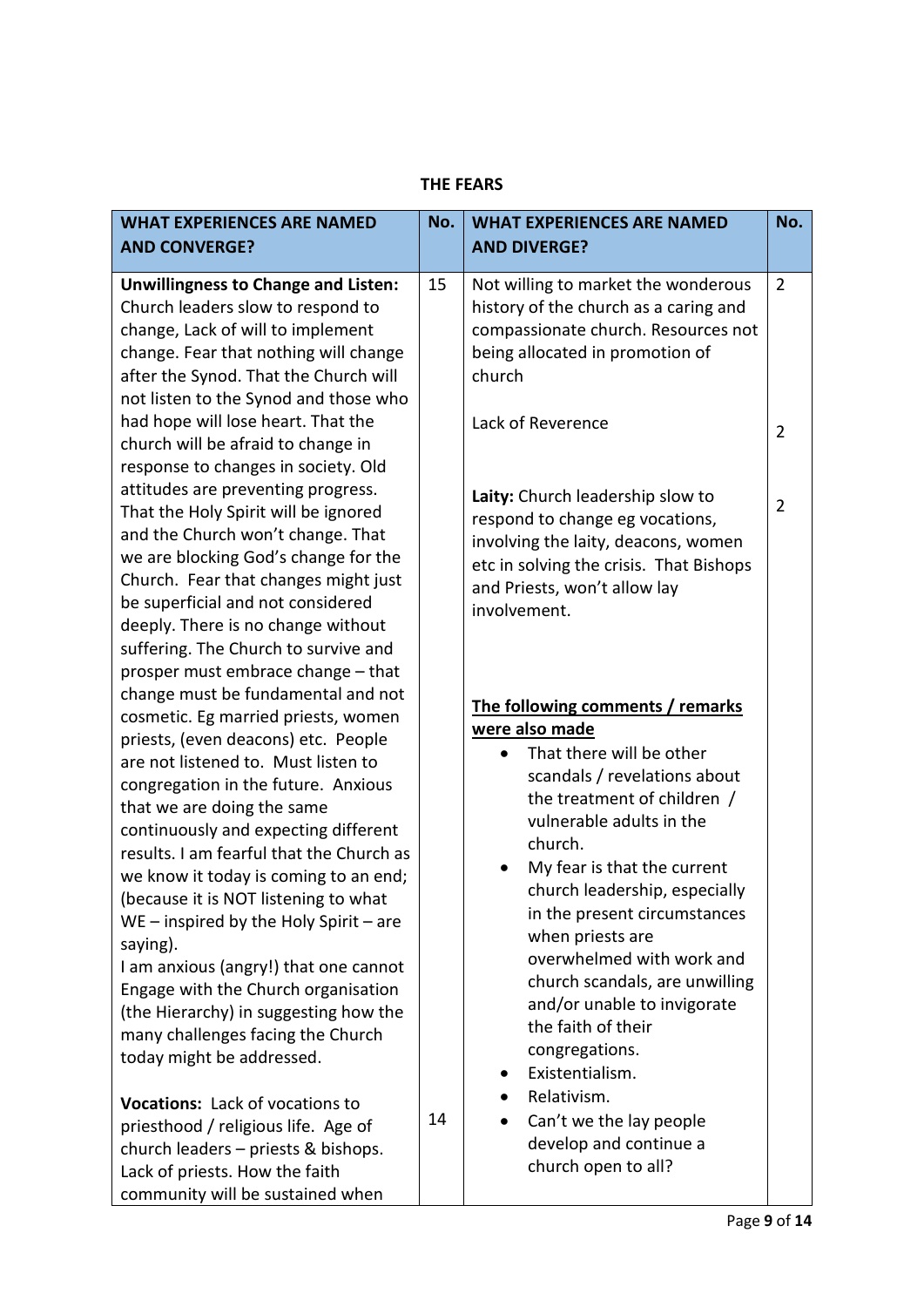| churches close due to lack of priests<br>for mass and sacraments, Because we<br>won't allow others to become priests<br>our church will die.                                                                                                                                                                                                                                                                                                                                                                             |    | The synodal process, all these<br>conversations are all about<br>sending material to Rome.<br>What about our own parish?<br>The Synod in Rome is all MEN,<br>Women are excluded. There is<br>a contradiction between the |  |
|--------------------------------------------------------------------------------------------------------------------------------------------------------------------------------------------------------------------------------------------------------------------------------------------------------------------------------------------------------------------------------------------------------------------------------------------------------------------------------------------------------------------------|----|--------------------------------------------------------------------------------------------------------------------------------------------------------------------------------------------------------------------------|--|
| <b>Female Priests and the broader role</b><br>of Women: 50% of the population are<br>women. Left out of high offices. Need<br>an inclusive church. Openness to<br>women priests. Allow women to be<br>part of church administration. The<br>Role of Women. Need more<br>significant roles for women in the<br>church, I would like to see the<br>development of ordaining women to<br>the priesthood.                                                                                                                    | 12 | local process and what<br>happens in Rome.                                                                                                                                                                               |  |
| Inclusivity: That we won't continue<br>to strive to be a more inclusive<br>church. A greater effort is needed to<br>include LGBTQi people in particular.<br>Too many people are excluded, left<br>out, shamed. There will be no<br>meaningful church membership in<br>Ireland unless we move into the<br>reality of the $21^{st}$ Century – genuine<br>involvement of the laity, married<br>clergy, etc.                                                                                                                 | 6  |                                                                                                                                                                                                                          |  |
| Youth: If we don't do something<br>about participation of younger people<br>in Church activities we will lose them<br>all. That younger people won't be<br>given a larger part in their liturgies.<br>Reach out to young people is vital.<br>Fear of how we get the next<br>generation involved in parish life. Fear<br>is that my catholic faith, a faith that<br>believes that God's unfailing love<br>sustains me in all my life's<br>circumstances, may not be easily<br>communicated to future Irish<br>generations | 6  |                                                                                                                                                                                                                          |  |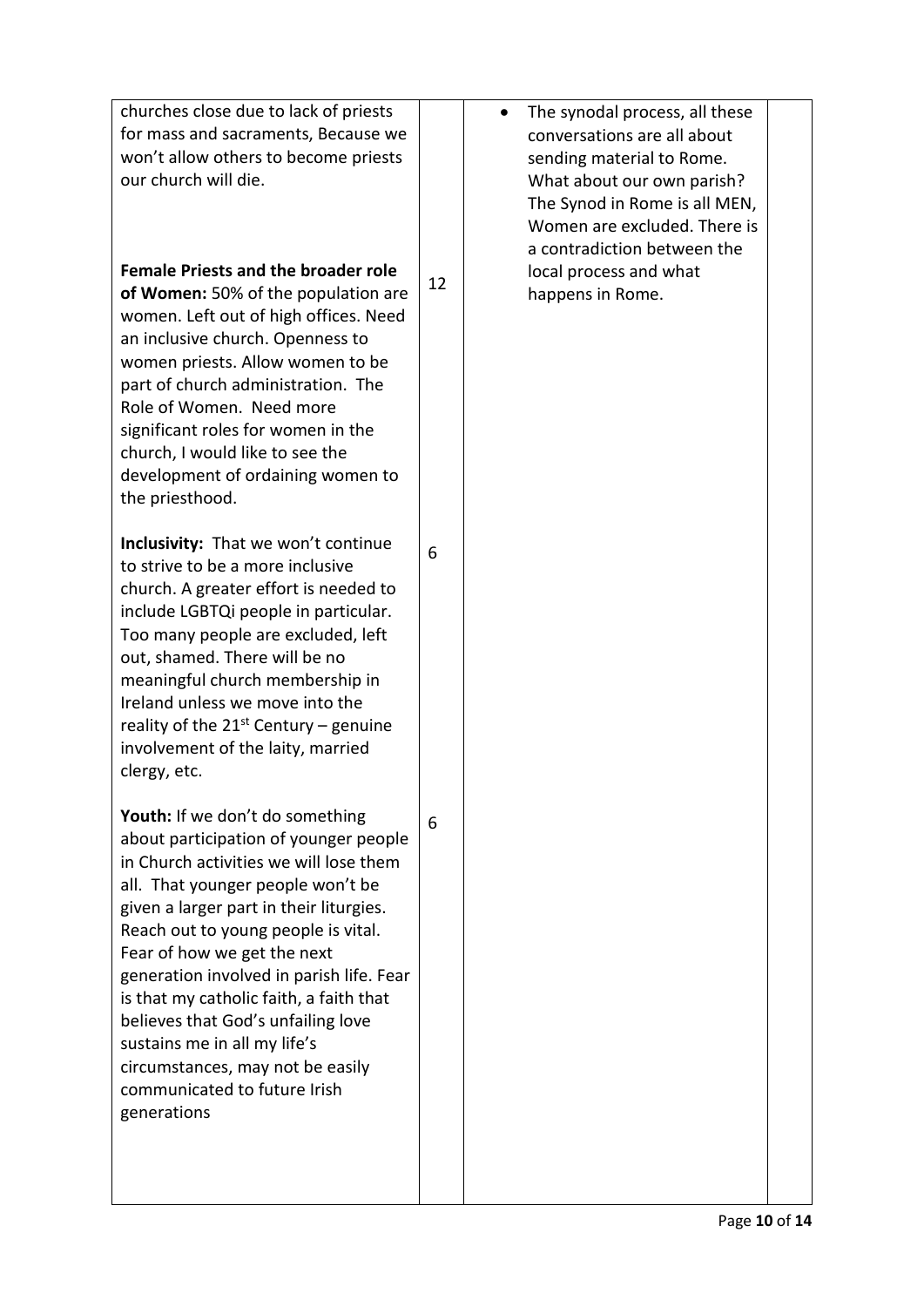| Faith: Faith not being passed on by<br>parents / indifference / passive<br>attitude to faith / lack of faith in the<br>home / faith being taken for granted.<br>Faith disappearing.                                                                                                                                                                                                                                                                     | 5 |  |
|---------------------------------------------------------------------------------------------------------------------------------------------------------------------------------------------------------------------------------------------------------------------------------------------------------------------------------------------------------------------------------------------------------------------------------------------------------|---|--|
| <b>Church:</b> Image of church is too<br>narrow. It is equated with Mass. To be<br>church isn't only to go to mass. Need<br>other types of nourishment. Church is<br>all those who are trying to live gospel<br>values. The Church needs to change in<br>the way it witnesses the gospel. Hope<br>for the future because people are<br>intrinsically kind towards others -<br>Christianity in practice. Fear of being<br>redundant.                     | 5 |  |
| No Fears: I have no fears, my trust is<br>in the Lord who said 'Be Not Afraid'.<br>We must not be negative and we<br>must not fear - Our God Reigns. God<br>said on numerous occasions, Fear Not<br>and that is good enough for me. The<br>Experience is not fear or anxiety not<br>to fear! Very little of my current<br>experience of Church gives me fear or<br>anxiety. God said 'Do Not Be Afraid'<br>and I stand on his word. I am not<br>afraid. | 5 |  |
| <b>Power:</b> The powerful forces in the<br>Vatican and Curia holding on to power<br>and preventing much needed change.<br>The Curia needs to lose control.<br>Control by laity and clergy. Too much<br>power but Jesus's word's 'Be Not<br>Afraid' compensate. Ambition rather<br>than dependence on Holy Spirit.<br>Looking for success, possessions,<br>power, social status. We need<br>creative fidelity                                           | 5 |  |
| Diminishing congregations. Covid has<br>withdrawn people from church and<br>they may not return. Loss of young<br>people. Church is declining because it                                                                                                                                                                                                                                                                                                | 5 |  |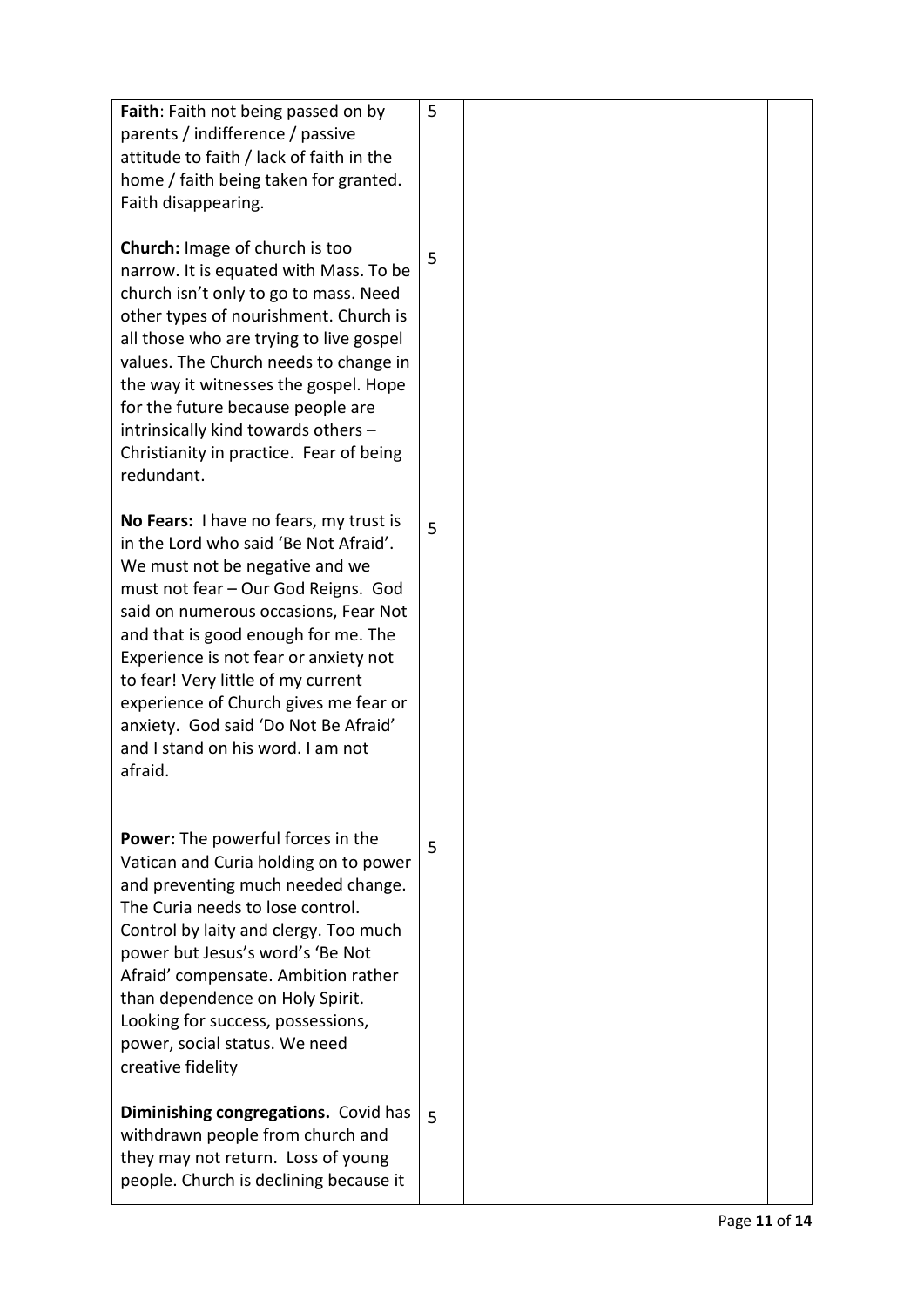| is losing touch with reality $-$ faith has<br>to be linked with reality in people's<br>lives. Elderly population.                                                                                                                                                                                                                                                                          |   |  |
|--------------------------------------------------------------------------------------------------------------------------------------------------------------------------------------------------------------------------------------------------------------------------------------------------------------------------------------------------------------------------------------------|---|--|
| <b>Community: Need a sense of</b><br>community and belonging. Build<br>friendship and community with coffee<br>after mass.                                                                                                                                                                                                                                                                 | 3 |  |
| <b>Married Priests: Potential for priests</b><br>(in some orders) to marry. Fearful of<br>the lack of priests and the lack of<br>openness to married priests. Married<br>priests would be better integrated in<br>secular.                                                                                                                                                                 | 3 |  |
| <b>Doubts: Fear that all that I believed</b><br>growing up as to what was a sin or<br>not will prove to be wrong. Eg How<br>confession is no longer an absolute<br>(before death). Also causing anxiety<br>is the view that only the Catholic<br>Church is the one true church. I am<br>afraid and anxious sometimes when I<br>think of eternal punishment. I tell<br>myself God loves me. | 3 |  |
| The amount of people who are<br>continuously mocking our faith.<br>Extreme criticism by certain groups<br>that don't build up church.<br>Internal divisions and a lack of unity in<br>the church's diversity $-$ this could give<br>a counter witness to the hope and<br>spirit of communion that the Holy<br>Spirit inspires.<br>Living in a secular world and alien<br>environment.      | 3 |  |
|                                                                                                                                                                                                                                                                                                                                                                                            |   |  |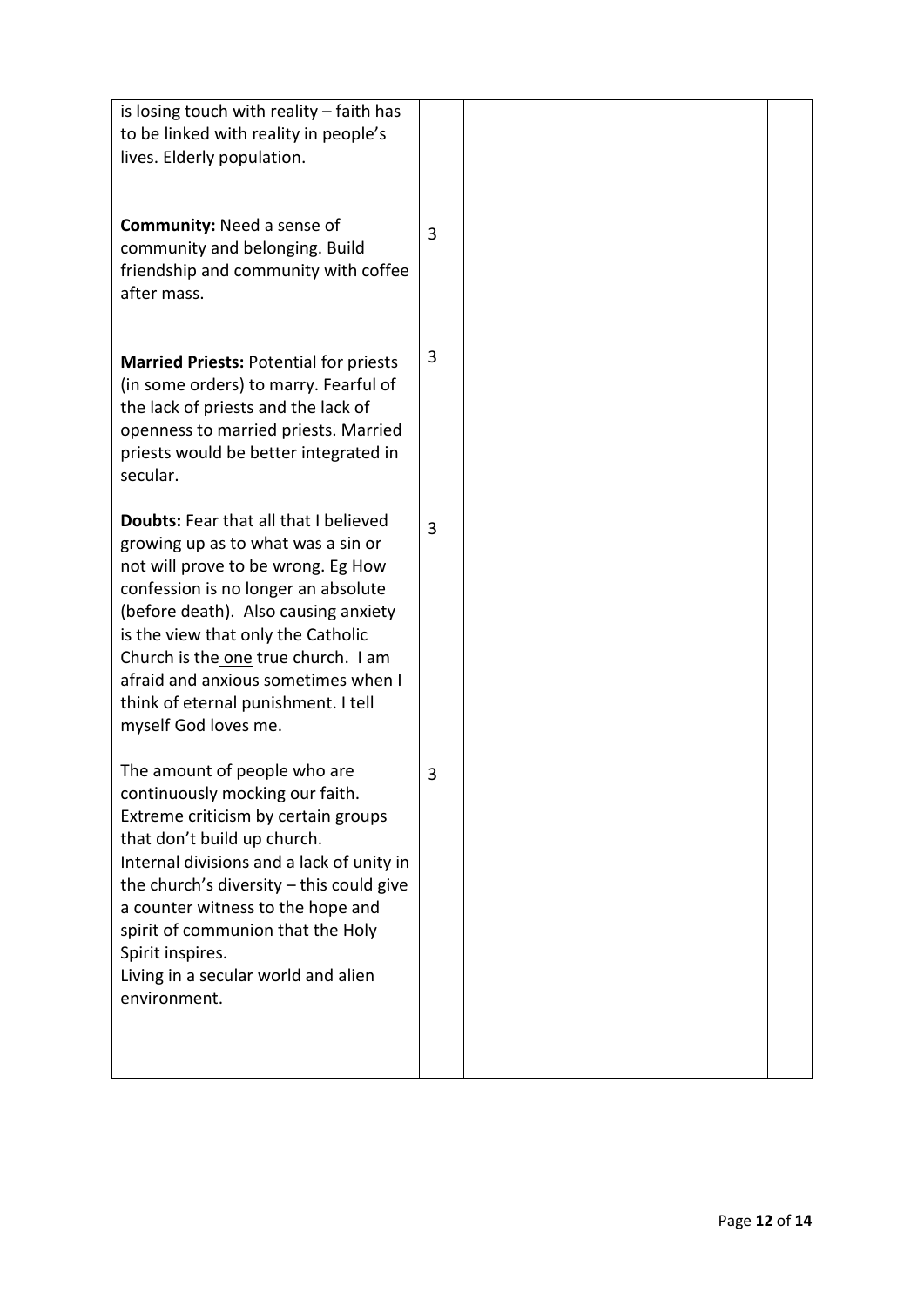#### **REFLECTION QUESTIONS**

#### **WHAT THEMES ARE EMERGING FROM THE GATHERING?**

Community

The importance and criticality of sustaining, supporting and nurturing the Parish community and neighbourliness, opportunities for celebration, assembly and gathering for sacraments, prayer and mutual support, harnessing the energy and talents

Role of Women in the Church

The necessity, value and importance of formally, officially and visibly recognising the role of women in the Church, including as priests, deacons and within other key roles. Lack of vocations and aging priest profile requires urgent revision of role of women.

Laity

More concerted effort on formation and training at various levels as well as greater levels of engagement and involvement

Inclusivity

Demonstrating and evidencing greater levels of inclusiveness and welcome to all people and groups within society as proof of a compassionate, caring and loving church

Commitment and dedication

Acclaim and recognise the stellar work of our priests, volunteers and many others who provide local leadership and example every day

Young people

How to stimulate and foster their practice of the faith, mass attendance and participation Pope Francis

A beacon of hope, an authentic leader committed to change and renewal of the Church Need for Change

A church that meets the needs of our time and the changing society and demographics, a faithful that recognises that change is necessary but a Curia that may not listen or share this view. Personal Faith

The importance of individual and personal faith and following Jesus's way in daily life. The Synod

The Synodal process is giving a lot of hope to the lay faithful who feel they are being asked for their views in a meaningful way and a hope that the views will be listened to

Current leadership deficits

Inaction, tardiness in responding to issues and general reticence to change within the senior church leadership

Teachings and liturgy

Return to basics, simple messages that are meaningful and relevant to today

Wider perspective of church

Recognise the many who practice our faith through their good works, behaviour and conduct and may not be regular mass goers for whatever reason. How help these people who have affinity to come back to sacraments.